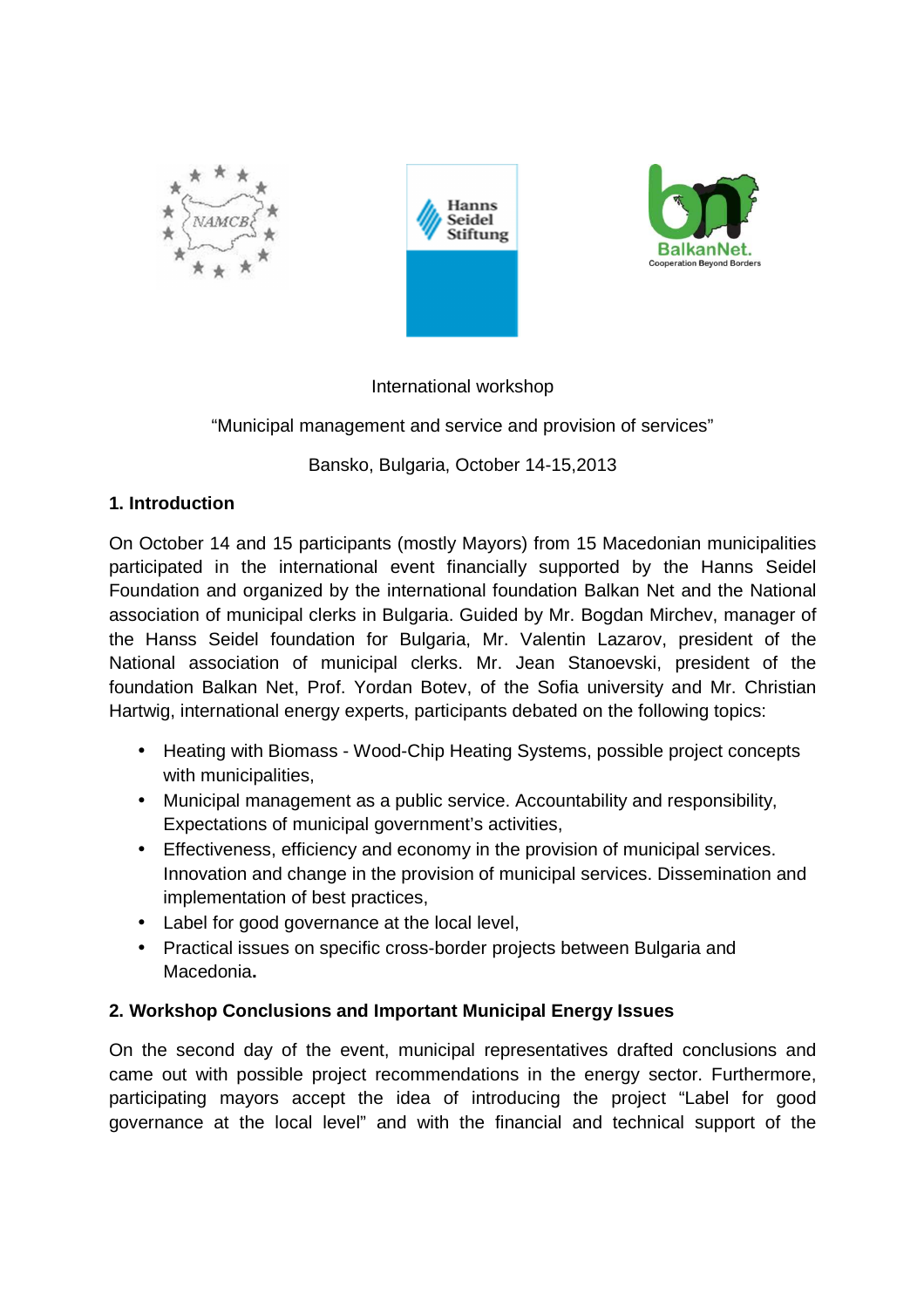organizers to work out a scheme for implementation of the project in 2014. The conclusions from the individual municipality representatives are listed bellow.

## **2.1 Municipality of Petrovec**

Mayor: Borce Mitevski

- 10.000 inhabitants populate a multi-ethnic municipality which is predominantly a rural municipality
- The international Airport "Alexandre the Great" is on the territory of the municipality
- Reconstruction of all primary and schools (6 regional schools) must be made
- 1.3 Mio. EUR loan from the WB for the largest school (approved by the MoF), energy efficient building is constructed (heating with oil)
- **Possible project: to work out a concept of using biomass for the School "Koco Racin" (there exist a 20.000 sqm of free space, kindergarten can be constructed, 150 children need additional accommodation in kindergartens**
- Agricultural land was offered to investors to be used as industrial facilities (an Italian investor constructs a shopping mall of 10.000 sqm. 15.000 sqm in total is the area of the shopping mall. Where regional hospital shall be constructed), heating of the shopping mall must be clarified!
- Turkish and Albanian investors are also active in the municipality
- Waste water treatment plants are to be built for the facilities that are to be constructed
- The Katlanovska Spa is possible project for cooperation with the Italian investor (cooperation did not)
- 1.100 light bodies in the territory of the municipality exist. 120 have been replaced so far. The rest is to be replaced
- Location for a facility for the elderly exists. Construction possible.

# **2.2 Municipality of Rankovce**

Mayor: Momcilo Alekosovski

- Rankovce is a rural municipality with 4.140 inhabitants
- The primary school, the sports hall and the kindergarten are heated with oil
- 30 -40 % of the windows in the municipal building and in the school are old
- Fire protection building is heated with wood. Opportunity for biomass projects exist
- the municipal building is heated with electricity, the municipality intends to switch on oil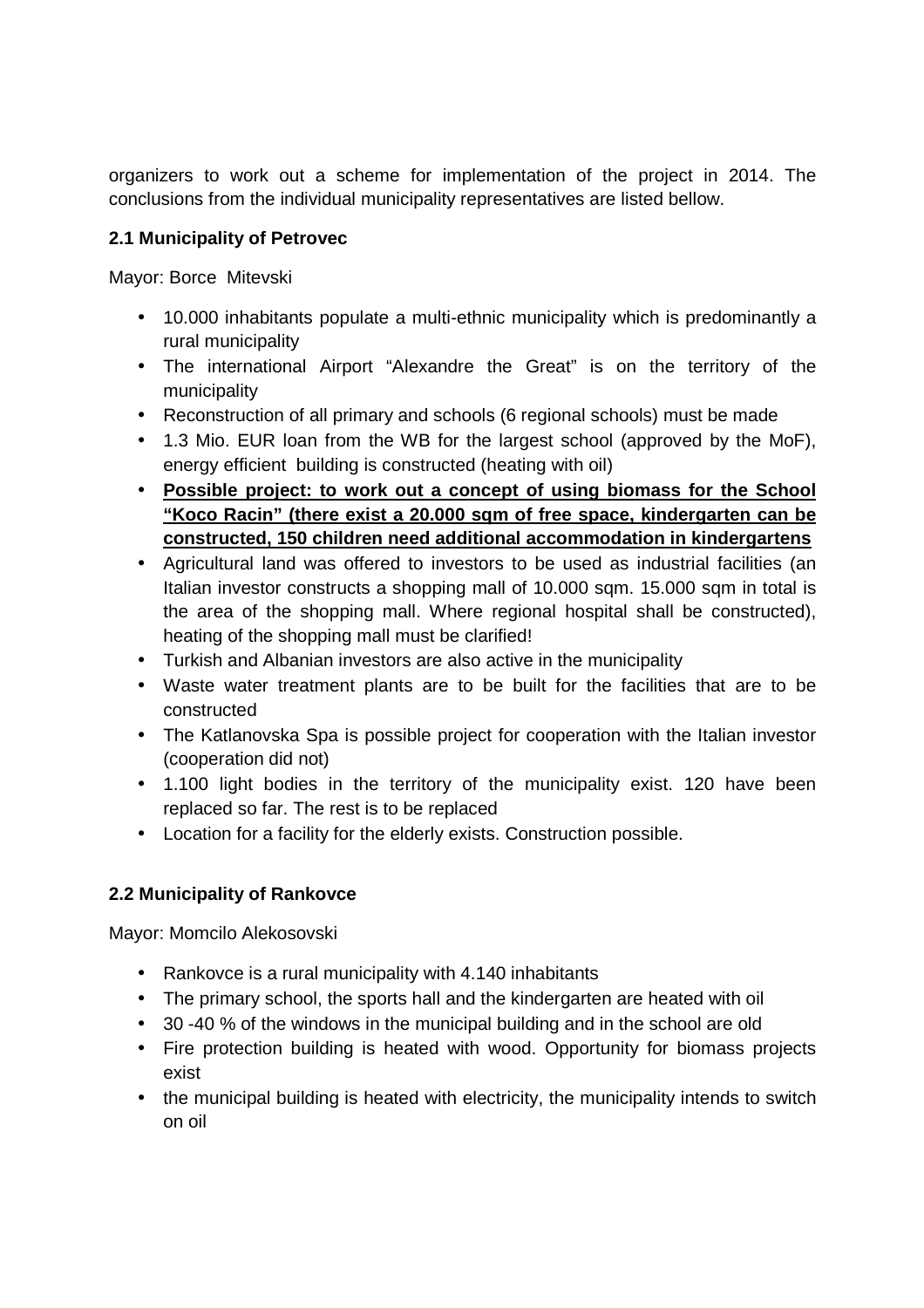- No gasification yet (main national gas pipeline goes through the municipality)
- Public lighting is obsolete. New system required

## **2.3 Municipality of Berovo**

Mayor: Dragi Nadzinski

- Berovo is home to 14.000 inhabitants in 8 villages and the city of Berovo (7000)
- There are two central primary schools (Berovo and Rusinovo) and five other primary schools
- In the village Dvoriste there is a trilateral project, whereas Berovo provides the steam facility and the space for the chips. The project is going well. The school was renovated with thermal insulation and new windows and the savings are huge (over 50%). The example of Dvoriste is to be implemented in other villages, by collecting of the biomass in the forests
- Fossil fuel shall be removed from the heating
- Berovo is the richest municipality in forest fund in MK
- Best benefits are the cleaning of the biomass in the forests if collected and where forests are protected
- Public lighting is exchanged step by step
- Municipal building uses fossil fuel and heats also the branch offices of the ministries!
- Project Idea: Heating of it with "chips". Branches of wine/ branches can be used for heating as well
- Exchange of windows made in several schools. Primary school in Rusinovo needs new windows
- Municipality is open for other possibilities
- GRANTS ARE ACCEPTED AT ANY TIME!

# **2.4 Municipality of Delčevo**

Mayor: Darko Sehtanski

- Delcevo has 18.000 inhabitants, two primary schools, in which currently a crossborder project is being implemented.
- The kindergarten is renovated with the support of the UNDP
- Another school is waiting for reconstruction
- Heating in the schools is still with oil. Biomass can be taken into consideration and possible concepts can be created
- Public lighting: PPP project exists, however the contract is very damaging for the municipality.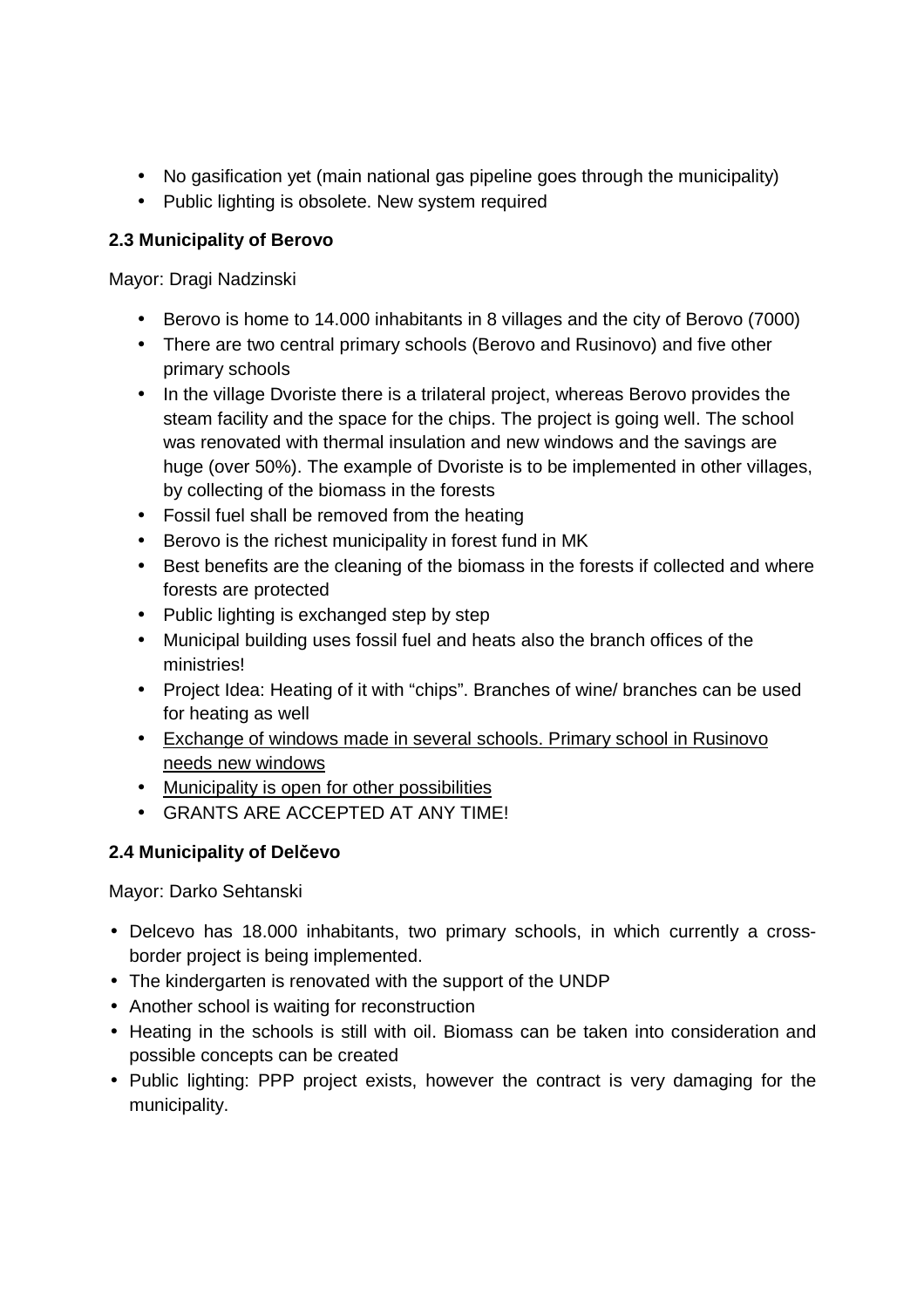The lights, too expensive under current contract. Court process ongoing for solving of this issue.

#### **2.5 Municipality of Kumanovo**

Municipal secretary: Valentina Aleksovska

- Kumanovo is the largest municipality and is home for 110.000 inhabitants
- It is a multi-ethnic municipality with four official languages (Macedonian, Albanian, Roma and Serbian)
- The law on energy efficiency requires a program which was approved by the line ministry and should be accepted
- The are 61 municipal facilities in total (15 primary and 6 secondary schools)
- Measures are undertaken in capacity building, determination of the potential of EE
- Exchange of lighting in several schools is recommended
- Gasification of public facilities (11) is ongoing and all is invested by the budget of the municipality
- In 2012 there have been 444.000 kW of savings (in money terms: 2.340.000 MKD)
- In 2013 Gasification, public lighting energy saving planned of 1.893.000 kWh (1.6 Mio. MKD)
- Exchange of windows in schools, roofs and lights is ongoing, no financial support yet form outside.
- Five buildings/facilities for kindergartens with over 90% exceeding of the capacities, there are 500 children on the waiting list (multi-ethnic composition). There exist private locations for KG. Lack of money to purchase these areas. 2 KG at least. Construction of schools is also needed.
- Needs in terms of biomass: Capacities are to be taken into consideration first (schools in the villages)
- There is a very old school in town in the framework of the technical school (everything is missing there!). List exists which is part of the program in details for every school. Exchange of façade and windows needed in the library
- Approx 20 Mio. in 2012 have been invested by the municipality

## **2.6 Municipality of Kratovo**

Mayor: Mite Andonovski

- Kratovo has 10.500 inhabitants
- Gasification is currently taking place. Best options gasification for all municipal facilities. PPP needed for this project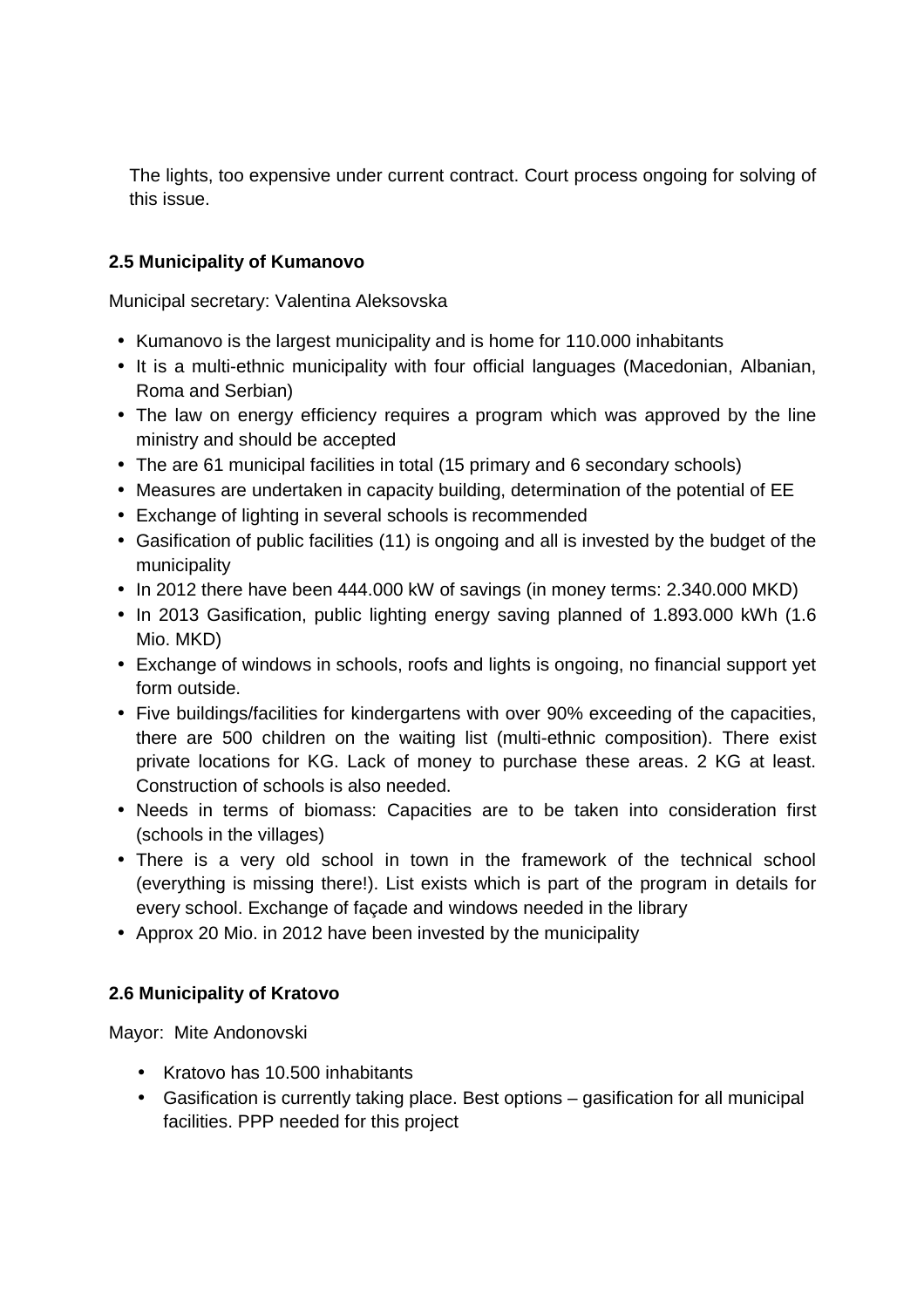- In the education with the assistance of donors with the USAID and WB several schools have been renovated. In rural areas further support is needed. Two schools in Kratovo need renovation. Heating system on oil. Replacements possible.
- In the area of public lighting PPP possible
- In wind and solar energy there is potential to implement projects with PPP
- Kratovo has an approved program on energy efficiency. The program will be put at disposal

## **2.7 Municipality of Karbinci**

Mayor: Zoran Minov

- Karbinci has a population of 4012 and covers a territory of 265 sq km
- There ara forests remainders in large quantities on the territory of the municipality
- The municipal building is rather small, and the school building are with limited capacities. The central school is heated with oil. There was an option for switching to other resources. Heating facilities on forests remainders is possible to cover the needs of 80.000 inhabitants. The costs for this project are estimated at 2,5 Mio €. Entire municipality and the city of Stip and the green houses can be heated with the energy generated by such a project.
- Schools are regularly renovated. Windows in the school of Krupiste have been exchanged.
- Next month the Kindergarten is to be constructed. With Strumjani cross-border project is approved. **Heating can be taken into consideration with wood chips!**
- Public lighting is to be exchanged
- Solar collectors are constructed now
- Investors are interested for purchase of areas for solar energy
- Wind potential exists
- Green houses exist. Heating facilities on biomass have been constructed. It is very efficient and economically viable

# **2.8 Municipality of Češinovo – Obleševo**

Mayor: Kostadin Lickov

- The municipality covers an area of 133 sq km and is populated by 7.800 inhabitants
- There are 2 primary central schools in both villages (8 village schools)